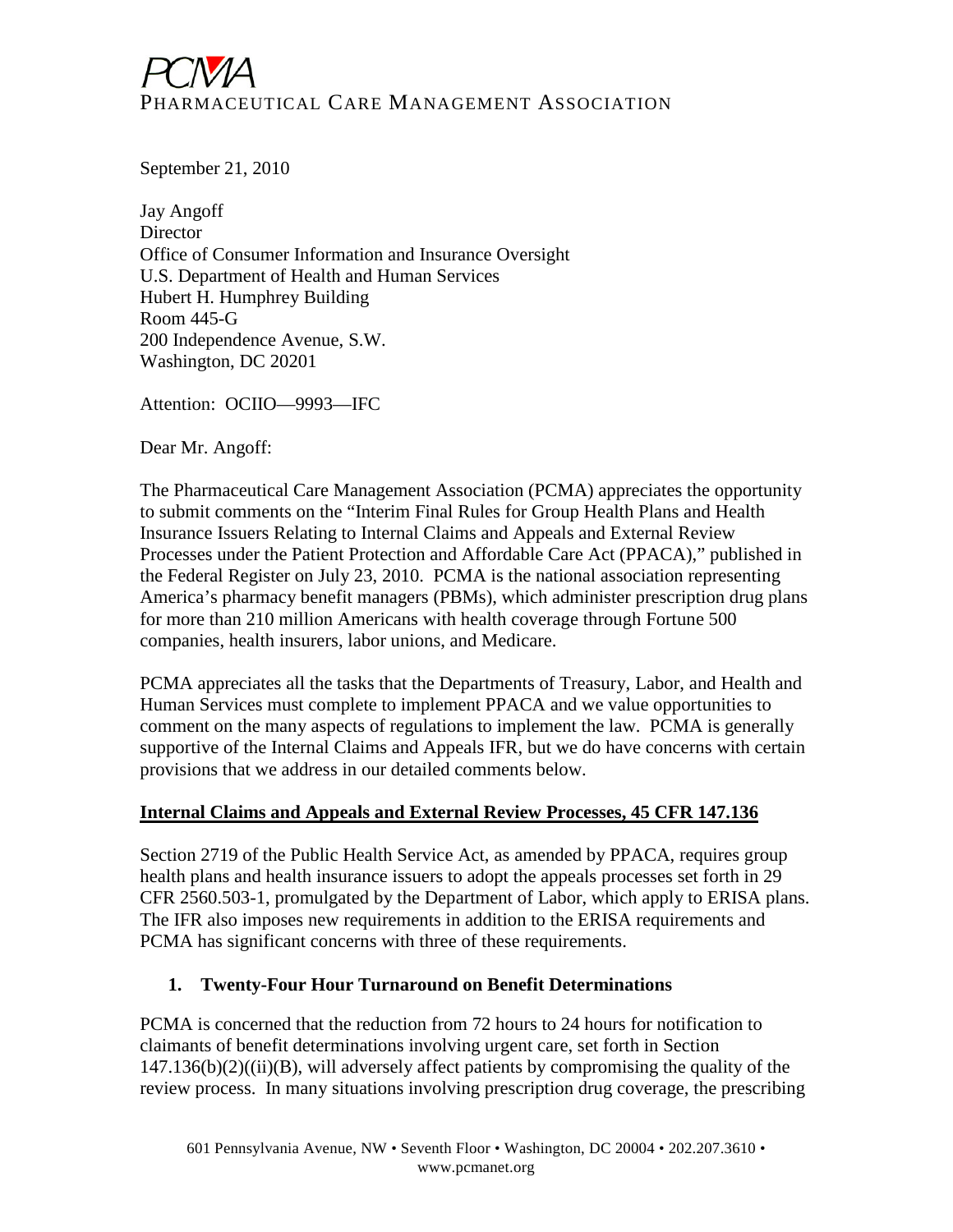physician must be contacted. A 24-hour turnaround will likely disrupt the work flow in physicians' offices and hospital outpatient departments, and it may not be feasible for them to get a response back to the plan or PBM in that timeframe. If a physician cannot be reached to confirm the appropriateness of drug therapy within the 24-hour window, the plan or its PBM may have no choice but to deny the claim, thus inconveniencing the patient and forcing her to initiate additional remedial action.

The reduction in the time for determination of a benefit claim to 24 hours, whether adverse or not, places an inordinate burden on the health plan, the PBMs who service their drug claims, and prescribers, particularly on weekends and across time zones for national plans. The standard for turnaround of urgent claims in all states is greater than 24 hours, and the standard under ERISA is 72 hours. 29 CFR 2560.503-1 (f)(2)(i).

*PCMA Recommendation: PCMA recommends modification of the IFR to adopt and be consistent with the ERISA standard of 72 hours after receipt of a claim for notice of a benefit determination involving urgent care.* 

# **2. Information to Identify Claim on Notice of Adverse Benefit Determination**

The IFR at Section 147.136(b)(2)(ii) also imposes requirements, in addition to those under 29 CFR 2560.503-1, that group health plans and health insurance issuers must meet. Section 147.136(b)(2)(ii)(E) contains several additional notice requirements, one of which specifies that any notice of an adverse benefit determination must include the diagnosis code and the treatment code, along with their corresponding meanings.

Diagnosis and treatment codes are currently *not* provided on prescriptions and are not available for processing prescription drug claims in public and private health benefit plans or under individual insurance policies. If pharmacies and PBMs were required to obtain diagnosis and treatment codes from prescribers or other providers, and add them to the fields used in electronic drug claims processing, considerable delay and administrative burden would ensue. Millions of doctor calls would need to be transacted each day, which would tremendously disrupt work flow in physicians' offices and outpatient clinics and likely require additional staffing to handle all the new calls.

The information currently provided to patients regarding a determination of benefits involving a prescription drug is more than adequate to inform the patient with minimal risk of confusion. A typical notice currently provides the patient with the prescriber's name, the name of the drug, the reason for denial, and the standard applied for the decision. Further, the notice includes the date of request and the date of decision. The diagnosis and treatment codes are not necessary and would not help the subscriber to better identify the drug claim in question.

*PCMA Recommendation: PCMA requests clarification that the IFR does not require diagnosis and treatment codes for adverse benefit determination notices pertaining to prescription drug benefits.*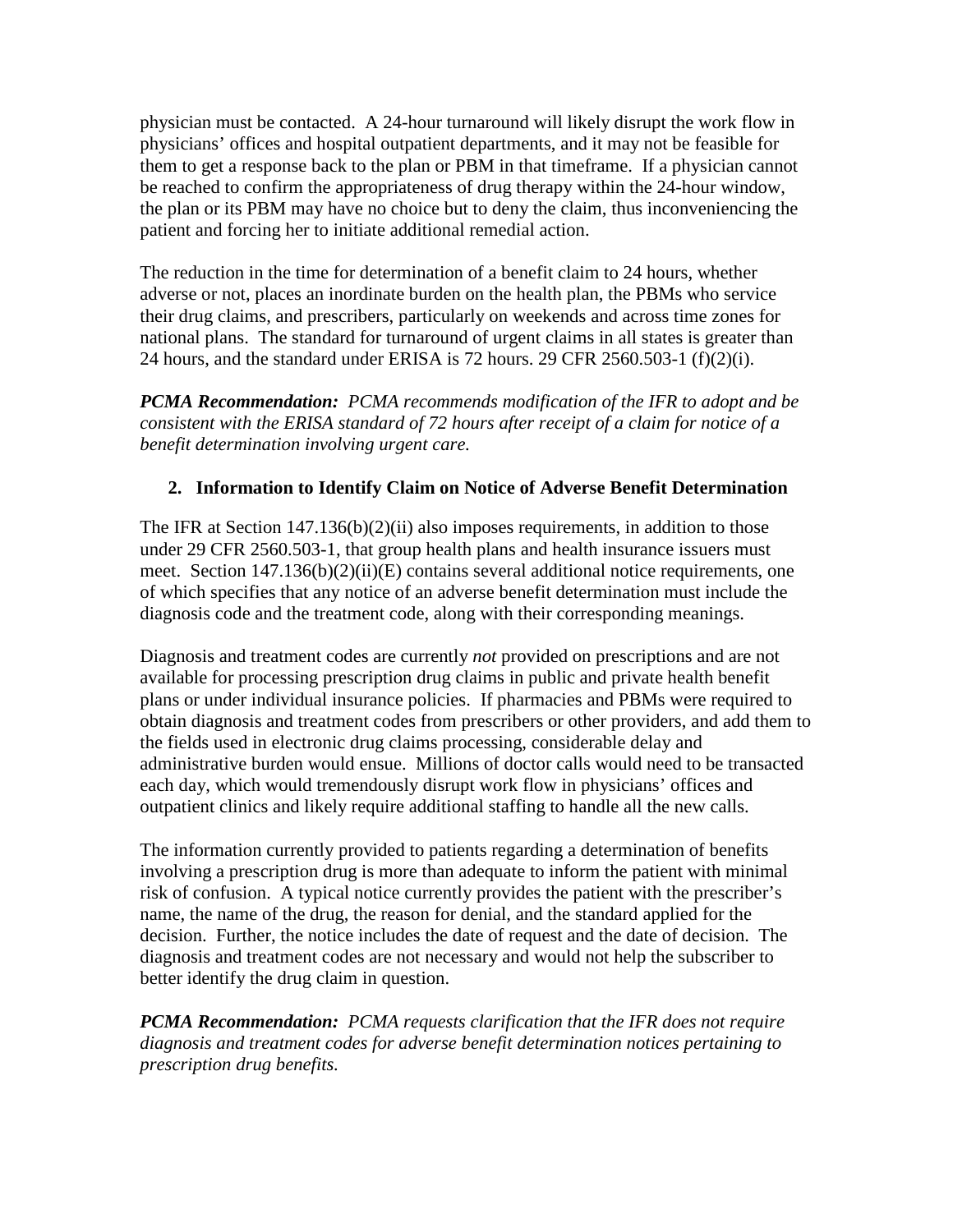## **3. Deemed Exhaustion of Internal Claims and Appeals Processes: No Substantial Compliance or** *de minimis* **Exceptions**

Section  $147.136(b)(2)(ii)(F)$  states that a plan or issuer which fails to "strictly adhere to all requirements" of paragraph (b)(2) will enable a claimant to be deemed to have exhausted the internal claims and appeals processes and may initiate an external review or pursue remedies under section 502(a) of ERISA or state law. The IFR specifically excludes exceptions for assertions of substantial compliance or *de minimis* errors by the plan or issuer.

Several items of information provided to a claimant are subject to change under State law. For example, South Dakota recently changed its law and now has an external review process: a few weeks ago, it did not. Another example is the IFR's requirement to disclose the availability of and contact information for State ombudsmen offices: at present, several States have not established such offices. Under the IFR, if a State were to establish such offices on the day a notice were sent to a claimant, and the notice did not contain such information, the plan or issuer would fail to "strictly adhere to all requirements" and the claimant could initiate an external review or pursue other legal remedies.

In order to be in compliance with the proposed strict compliance standard, a plan or issuer would have to conduct daily checks of state laws and regulations to assure that notices correctly reflect the laws in effect on the day the notice is actually sent. PCMA believes the adoption of a strict compliance standard by the IFR is unnecessarily rigid, unduly burdensome, and punitive. PCMA is not aware of industry practices or patterns of abuse that would justify such a strict standard, and neither the rule nor the preamble provide or reference any justification for applying such a standard here.

*PCMA Recommendation: PCMA urges the Departments to modify the IFR to allow exceptions for substantial compliance and/or de minimis errors.*

# **Applicability Date**

The IFR states that the provisions of 45 CFR 147.136 apply "for plan years (in the individual market, for policy years) beginning on or after September 23, 2010." For benefit determinations and appeals that are "in process" on that date, PCMA is concerned about changing the rules midstream and what that might mean given the language in the IFR adopting a strict compliance standard. PCMA believes the approach taken by ERISA under 29 CFR 2560.503-1(o) and the coverage of OTC drug products under Flexible Spending Accounts (FSAs), both of which are based on "claims incurred", would be preferable to the approach adopted by the IFR.

*PCMA Recommendation: PCMA recommends that the IFR be modified to adopt a "claims incurred" basis for application of the rule to internal claims, appeals and external review processes.*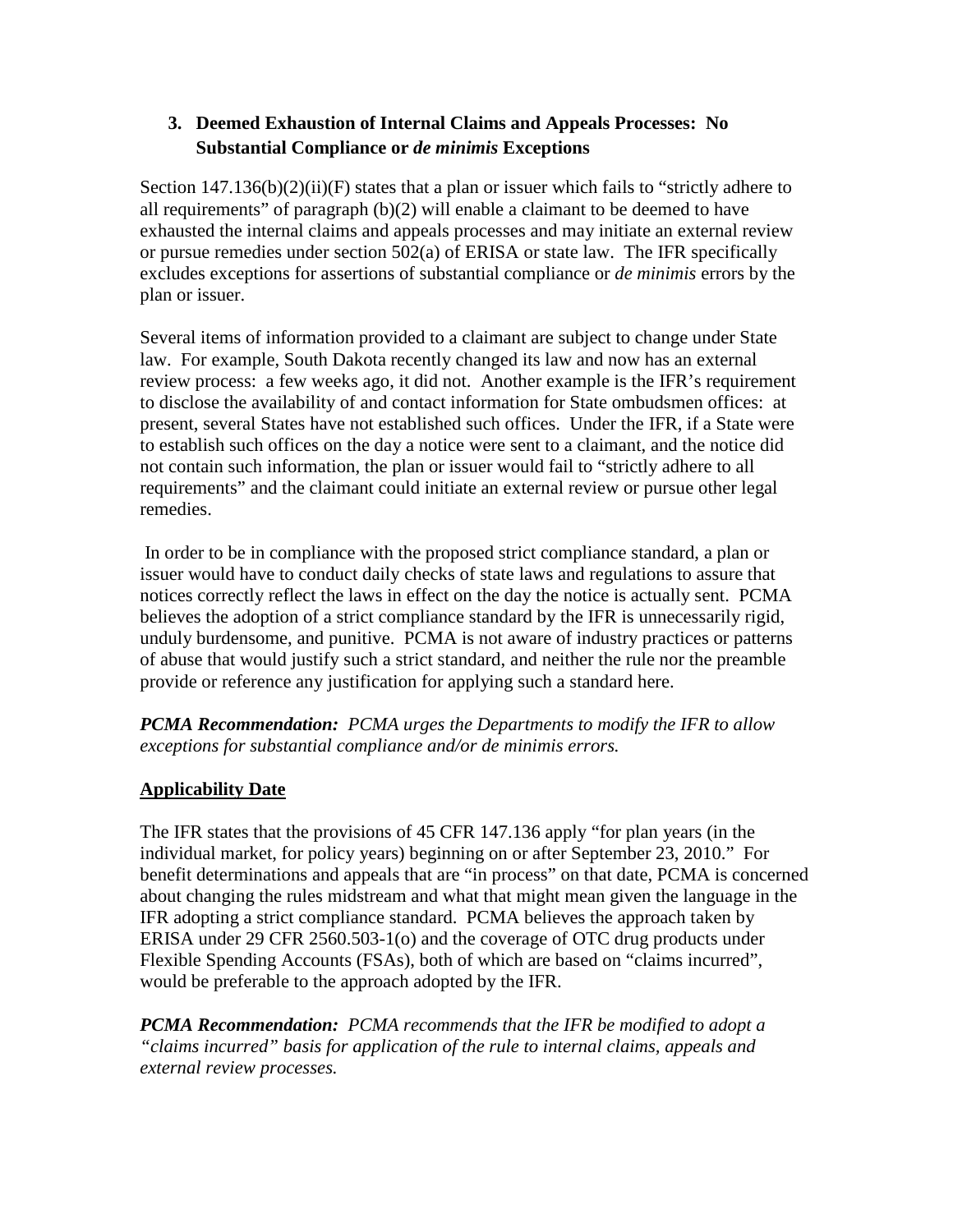## **Contact for External Review**

The IFR states in the preamble that plans or issuers must "disclose the availability of, and contact information for, any applicable state office of health insurance consumer assistance or ombudsman", Fed. Reg., Vol. 75, No. 141, July 23, 2010, pp. 43333-43334, and that the Departments will issue model notices "that could be used to satisfy all the notice requirements under these interim final regulations." On August 23, DOL, Treasury and HHS jointly released model notices that non-grandfathered plans and health insurance issuers may use to satisfy the requirements for appeals of adverse benefit determinations. However, the model notices do not contain the required contact information, because many states have not established the consumer assistance or ombudsman offices.

Given the IFR's strict compliance standard, PCMA is concerned about how the plans, issuers, and their PBMs can comply with the disclosure requirement noted above. PCMA believes the Departments should adopt a transition period to allow plans, issuers and their PBMs to periodically update their notices to take into account the availability of state consumer assistance and ombudsman offices as they are established. Further, the adoption of a "good faith compliance" standard for compliance would also facilitate a more orderly transition as the states come into line with the federal standards.

*PCMA Recommendation: PCMA recommends that the IFR be modified to allow for a transition period for compliance with the requirement to disclose the availability and contact information for state offices of health insurance consumer assistance or ombudsmen.* 

### **Continued Coverage Pending Outcome of an Appeal**

Under the subsection that applies to group health plans or group health insurance issuers, Section 147.136(b)(2)(iii), plans and issuers are required to provide continued coverage pending the outcome of an appeal, specifically complying with the requirements of 29 CFR 2560.503-1(f)(2)(ii) which state that "treatments cannot be reduced or terminated without providing advance notice and an opportunity for advance review." Under the subsection that applies to individual health insurance issuers, Section 147.136(b)(3)(iii), the IFR states such issuers must comply with 29 CFR 2560.503-1(f)(2)(ii) as if they were a group health plan. PCMA is concerned about the application of these requirements in the context of prescription drug benefits.

PCMA believes that if the above-noted provisions are applied to prescription drug benefits, adverse clinical outcomes could ensue. For example, prior authorization requirements for specific drugs are often imposed for safety reasons. We believe the IFR should not be read to require the continued coverage of a specific drug, particularly if that drug is subject to prior authorization for safety reasons. It could be dangerous for the patient to continue taking a product beyond a certain point and coverage should not be extended indefinitely pending the outcome of an appeal.